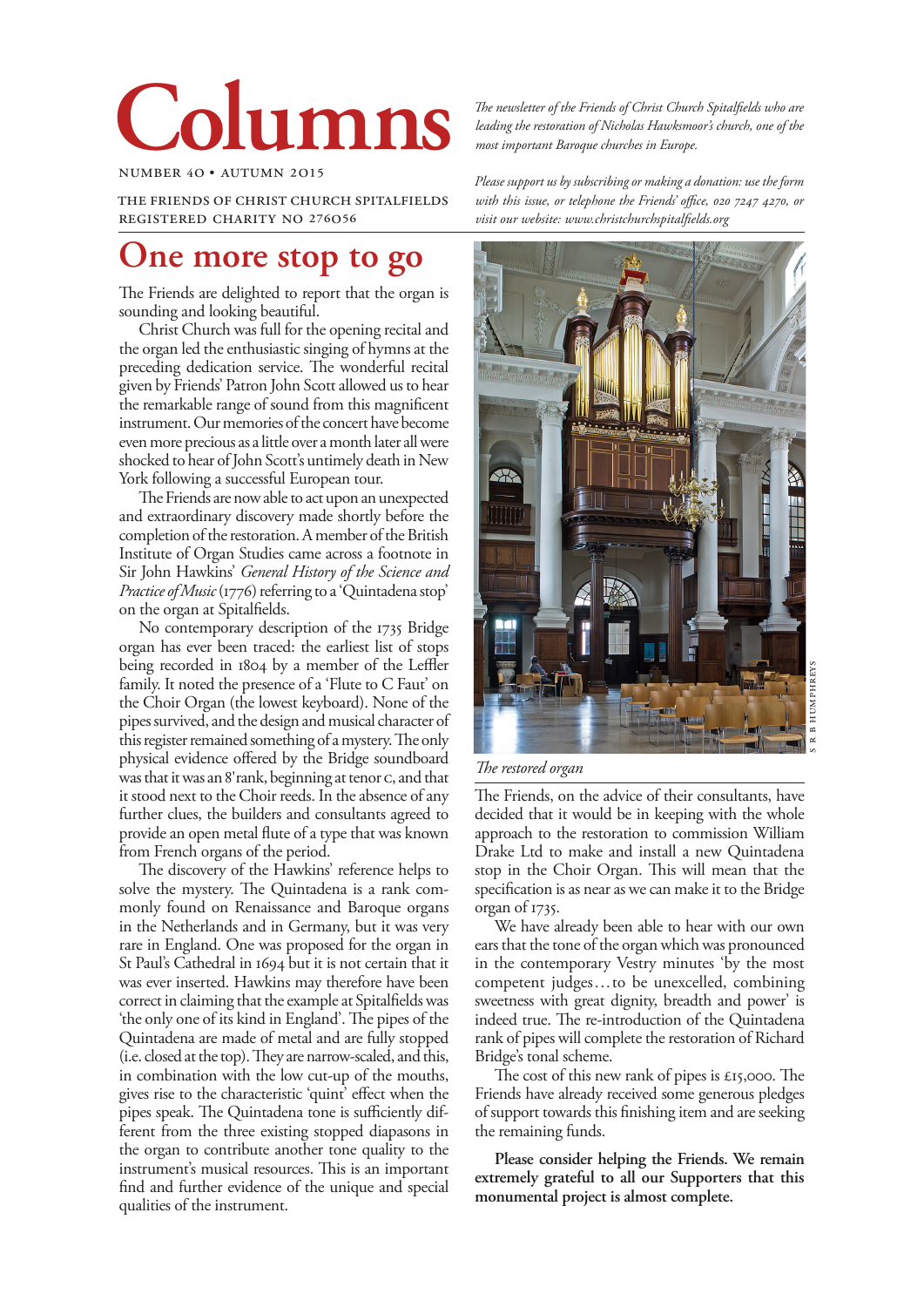# **John Scott**

The Friends were shocked and saddened to hear of the death of John Scott in August this year.

Born in Wakefield in 1956, John Scott became a cathedral chorister. An Organ Scholar at St John's College, Cambridge, he went on to win many prizes in international organ competitions. He became Organist and Director of Music at St Paul's Cathedral from 1990 – 2004 and then took up the same post at Saint Thomas Church Fifth Avenue, New York.

John was the supreme organist, performing on five continents, publishing a number of choral compositions and arrangements and his recordings were prolific worldwide. He was hugely influential, both in his organ playing and also in his role as director of the renowned choir of men and boys at Saint Thomas Church.

As a Patron of the Friends, he greatly enjoyed playing the restored Richard Bridge organ at Christ Church and we are so glad that he was able to grace our Opening Recital with his formidable presence.

The Friends extend their condolences to his wife and family and to those in the organ world who knew him.

# **John Scott, born June 18 1956, died August 12 2015**

# **Travel Bursary for organ builders**

# **Success of opening recital has established annual travel bursary**

The restoration of the 1735 Richard Bridge organ supported a wide variety of skilled craftsmanship. In recognition of this, the Friends have established a Travel Bursary for organ builders to encourage excellence and research in organ building.

Generous support of the recent Gala Opening Recital enabled the Friends to establish an annual scholarship of £2,500. This will allow a period of workshop training or academic research related to any practical aspect of organ building. Candidates may be based in the UK and wish to travel abroad, or be from abroad and wish to travel to the UK.

See the Friends' website for further details and to download an application form. The deadline for applications for the first award is 31 March 2016.

# **Columns at 40**

The first edition of the Friends' newsletter to Supporters appeared in Autumn 1994. Written mainly by then Campaign Director Roland Jeffery and edited by David Souden, its lead story described the work then underway to survey the tower and spire. Subsequent issues occasionally included the 'Personal Columns'



 – memoirs from local residents – and, increasingly, reports and progress photographs of both the small and very large works of restoration and announcements of their successful funding. The complete archive of all forty issues is on the Friends' website.

# **Forthcoming events at Christ Church**

# **British Institute of Organ Studies Conference**

Saturday 21 November 10:30 AM-4 PM

The British Institute of Organ Studies (bios) will be holding a conference at Christ Church Spitalfields on Saturday 21 November. Supporters of the Friends are invited to join them at a special price of £30 for the day. The day will include talks about the organ's restoration, about Richard Bridge the organ builder and Peter Prelleur, the first organist at Christ Church as well as demonstrations and a short recital. Speakers and players include Nicholas Thistlethwaite and William McVicker, consultants to the restoration; Joost de Boer and Geert Noppers, William Drake Ltd organ builders; and Dominic Gwynn, John Collins and David Frostick.

For a full list of the day's activities please visit the Friends' website. Bookings can be made by contacting Richard Hobson, Events Secretary, British Institute of Organ Studies, by either email – hbsrnh@aol.com – or post – 52 Dickinson Square, Croxley Green, Rickmansworth, wD3 3EY. Please send a cheque for £30 payable to 'BIOS'.

## **John Wellingham: 85th Birthday Recital**

#### Saturday 21 November at 6PM

**Concert of music by Purcell, Handel, Corelli and others revealing the wonderful colours of the Bridge organ given by organist and esteemed teacher John Wellingham.**

Forty years ago Wellingham and Drake established the John Loosemore Centre for Organ and Early Music, the first Early Music Centre in Britain; there organ builder and organ teacher could work together to foster understanding of this complicated instrument. John Wellingham is in great demand as a teacher at home and abroad enthusing organ scholars to the special demands of mechanical action organs.

Admission free, retiring collection towards the restoration of the Quintadena stop.

# **Richard Bridge organ book**

To coincide with the completion of the restoration of the Richard Bridge organ, the Friends have published a paperback book written by Dr Nicholas Thistlethwaite with a foreword by Professor Kerry Downes.

The book tells the story of the organ from its beginnings in 1735, its later alterations, its near-dereliction to its subsequent triumphant restoration in 2015. Sixty-four pages long and sumptuously illustrated with colour photographs throughout, it would make

an ideal Christmas present. Copies, price £15, can be obtained through the Friends' website or by using the enclosed Christmas card order form.

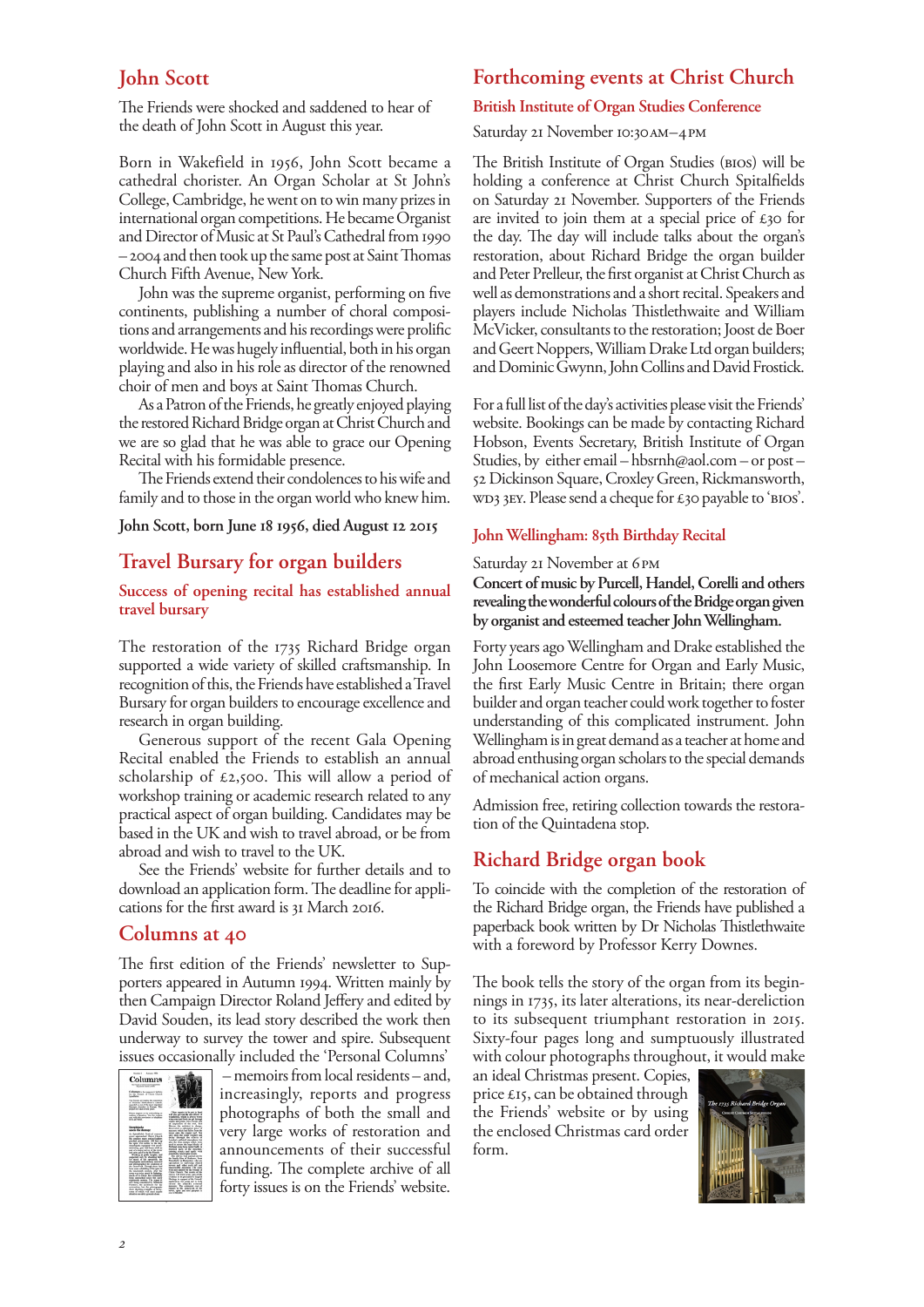# **Thank you**

The Friends are grateful for the generosity of the many individuals and organisations who support the restoration and Organ appeals. We are particularly grateful to TechHub who have generously provided the Friends with office space, keeping our office overheads low.

We have run two major projects, the restorations of the church and the organ with a small part-time staff and a number of volunteers. This help has been crucial to our success.

Thank you to our volunteers who help both in the office and at special events. We would like to take this opportunity to thank all those who contributed so generously at the Opening Recital, those who prefer to remain anonymous and those who give by standing order, thereby saving on administrative costs.

# **We would also like to thank the following for their recent donations:**



*Detail of restored and re-painted trophy of musical instruments on one of the organ's serpentine panels*

**Gifts of £30 and over** Gene Adams\*\* George Allan\*\* Rodney Archer\*\* Primrose Arnander\*\* Mr R W Ayriss Verona Baker John Bamford\*\* John Bowles\*\* Anthony Burton\*\* Dennis Charlton\*\* Brian Cleave\*\* Philip Collins\*\* The Revd Gillean Craig\*\* Charlie de Wet\*\* Alan Duffield\*\* Sir Anthony Evans\*\* Roy Fagg\*\* John Falding\*\* Don Gale\*\* Peter Godwin\*\* Sir Alexander Graham\*\* F Leo Grant\* Diana M Gray\*\* Edmund Gray\* Jolyon Hall\* Dr John Harvey\*\* Prof Sean Hilton<sup>\*\*</sup> Mark Hobhouse\*\* Richard Hobson\*\* David Hollway\* Sir Raymond Jack Molly Jackson & Harry Simpson\*\* Peter Jamieson\*\* Roland Jeffery\*\* John Kent\*\*

Philip M Kershaw Gay & Peter Lewis\*\* Andrew Luff\*\* Colin Luke\*\* Mr P F Lutton\* Philip Mansergh David Markham\*\* W M Meek\*\* Nadine Morgan\*\* Sean O'Connell\*\* Martin Plaut\*\* Terence M Preston\*\* Sue Prickett\*\* Dr D Keith Robinson\*\* Dr John Rowntree\* Patrick Russill\*\* Jon & Ann Shapiro\*\* Eric Shepherd\*\* A Steele\* S K Stobbs\* Dr H R T Summerson\*\* Gloria Toplis\*\* Thomas Trotter\*\* J T Twist\*\* Garry Wiles\*\* Simon Williams\*\* Dr C Marcus Wood\*\*

# **Gifts of £100 and over**

All Souls College Lawrence Banks<sup>\*\*</sup> Andrew & Fiona Blake\*\* The Byrne Charitable Trust\*\* Michael Cosgrave\*\* Nicola De Quincey\*\* David & Barbara Glayzer\*\*

Mrs F Hugill\* Fiona Ligonnet\*\* William Macalpine\* S W Massil\*\* Ashley & Dr Victoria McNeile\*\* James Nelson\*\* Nigel Prevost\*\* The Sainer Charity\* Peter Smith\*\* O K Smyth\* The Stephen Cockburn Charitable Trust\*\* Prof Derek Sugden\*\* David Wakefield\*\*

## **Gifts of £200 and over**

Nicholas & Diana Baring\*\* Dugald Barr\*\* Julian Cazalet\*\* Peter J M Davies\*\**In memory of my father John Moullin Davies*  Mr R E George Jeanne Golay-Evans\*\* The Peguera Trust\*\* Mrs M Summerson\*

**Gift of £500** Andrew Green\*

**Gift of £1,000** The Leathersellers' Company Charitable Fund\* *\* partly or fully for the Richard Bridge Organ Appeal \*\* partly or fully for the Organ Travel Bursary*

Published by the Friends of Christ Church Spitalfields Registered Charity No Postal address: 14-22 Elder Street, London EI 6BT

Telephone 020 7247 4270 friends@christchurchspitalfields.org www.christchurchspitalfields.org